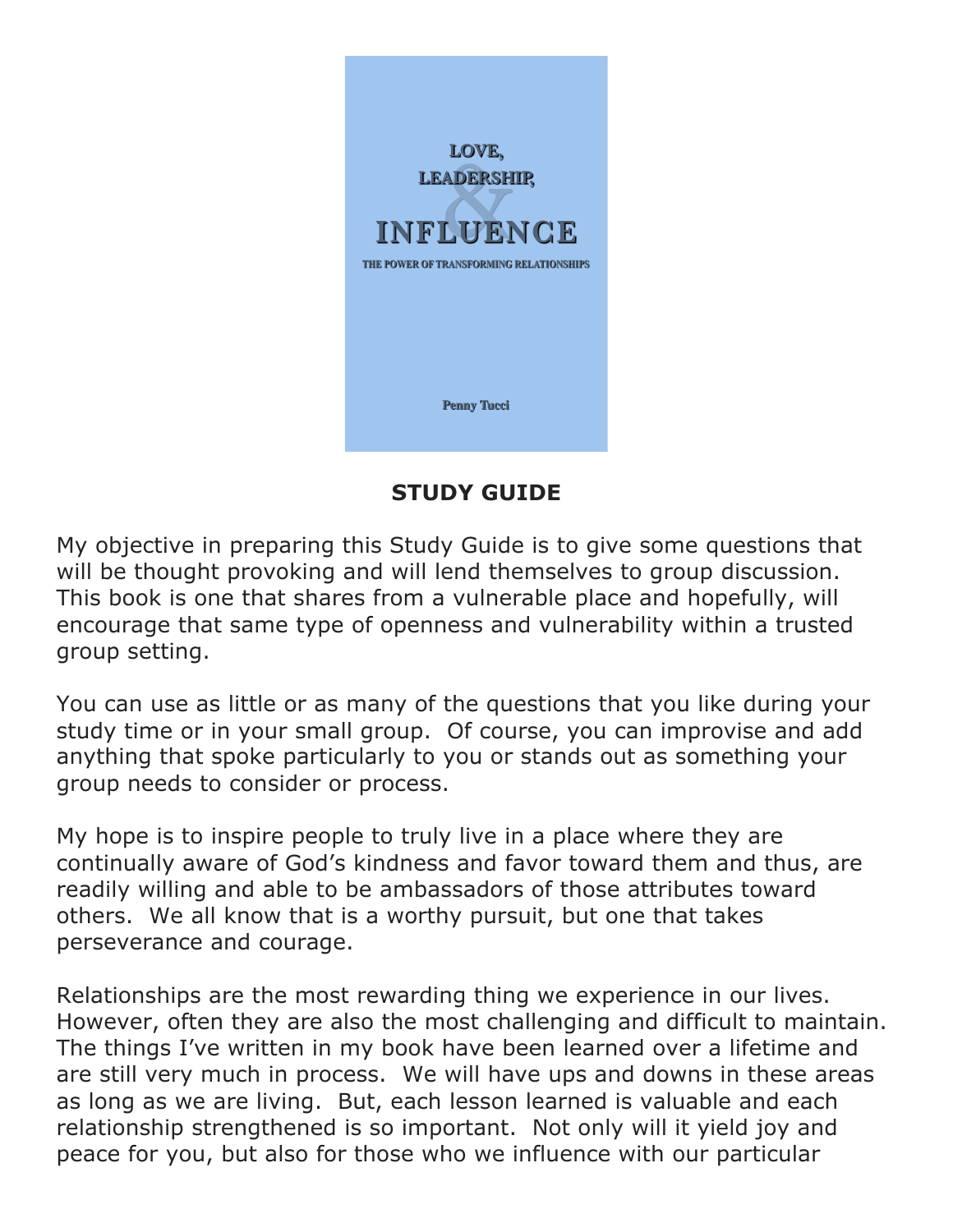fragrance and personality. We are made in His image. When we are open to and apply His wisdom, He lives through us.

I love people – because I know and love God and have endeavored to believe Him explicitly when He tells me I am His beloved daughter. Left to my own, I would be at a loss to demonstrate any real or heartfelt love – I just am frail in that ability.

So, I hope that this book and this Study Guide will be a resource as you walk through this life as His beloved child and ambassador.

If I can be of any assistance to you, please contact me at: momala777@gmail.com (Momala is the name my oldest grandchild chose to call me).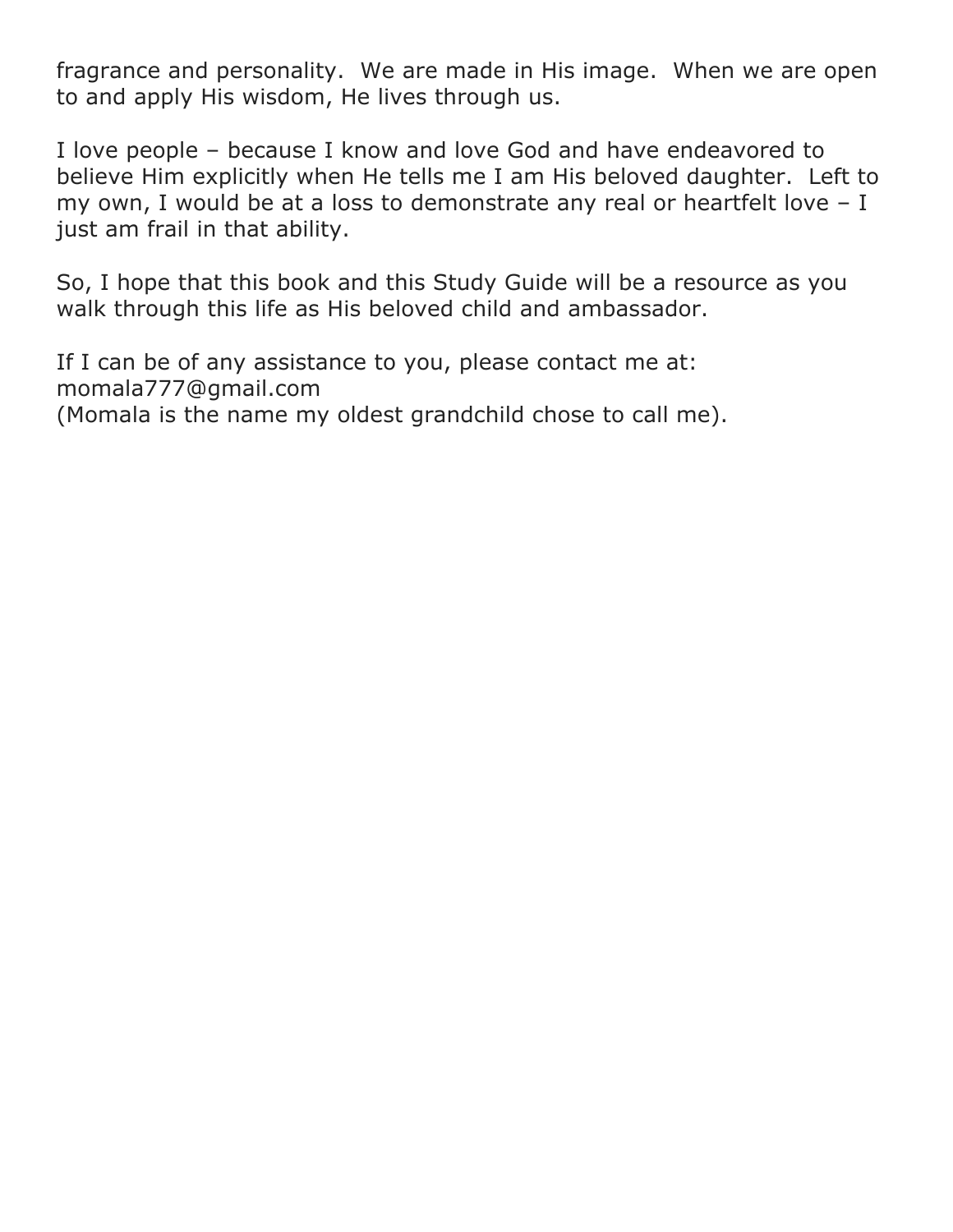#### CHAPTER 1 – THE POWER OF A PURE CONSCIENCE

1. Is a consistently pure conscience possible? *Acts 24:16 "I do my best always to maintain a pure conscience both before God and before men*

2. If a conscience can be described as *a moral compass which approves or condemns a person's actions and affections*, how consistently does your conscience communicate to you and how do you respond to your conscience?

3. The Biblical use of the term "conscience" is defined as "to see together with" or a "joint knowing". Who is this implying that we should "see together with"? How can we do that?

4. Do you allow God and His Word to process your sin and weaknesses with you or do you come to your own conclusions? How has this impacted your life thus far?

5. What is the difference between a blameless conscience and being sinless?

6. Do you believe guilt will help you to be a better person/Christian?

7. Is your perception/experience with your own father having an impact on your perception of God as a father in your life? If so, in what way?

8. How much have you let disappointments in your life and the lives of others define God in your thinking?

9. Is there a better way to bring truth and consistency to what you believe about God's character and His characterization of you than by observing circumstances around you? What is that way?

10. Write a synopsis of your overall perception of how God sees you and what your relationship with Him looks like. Include at least two Bible verses to substantiate that perspective.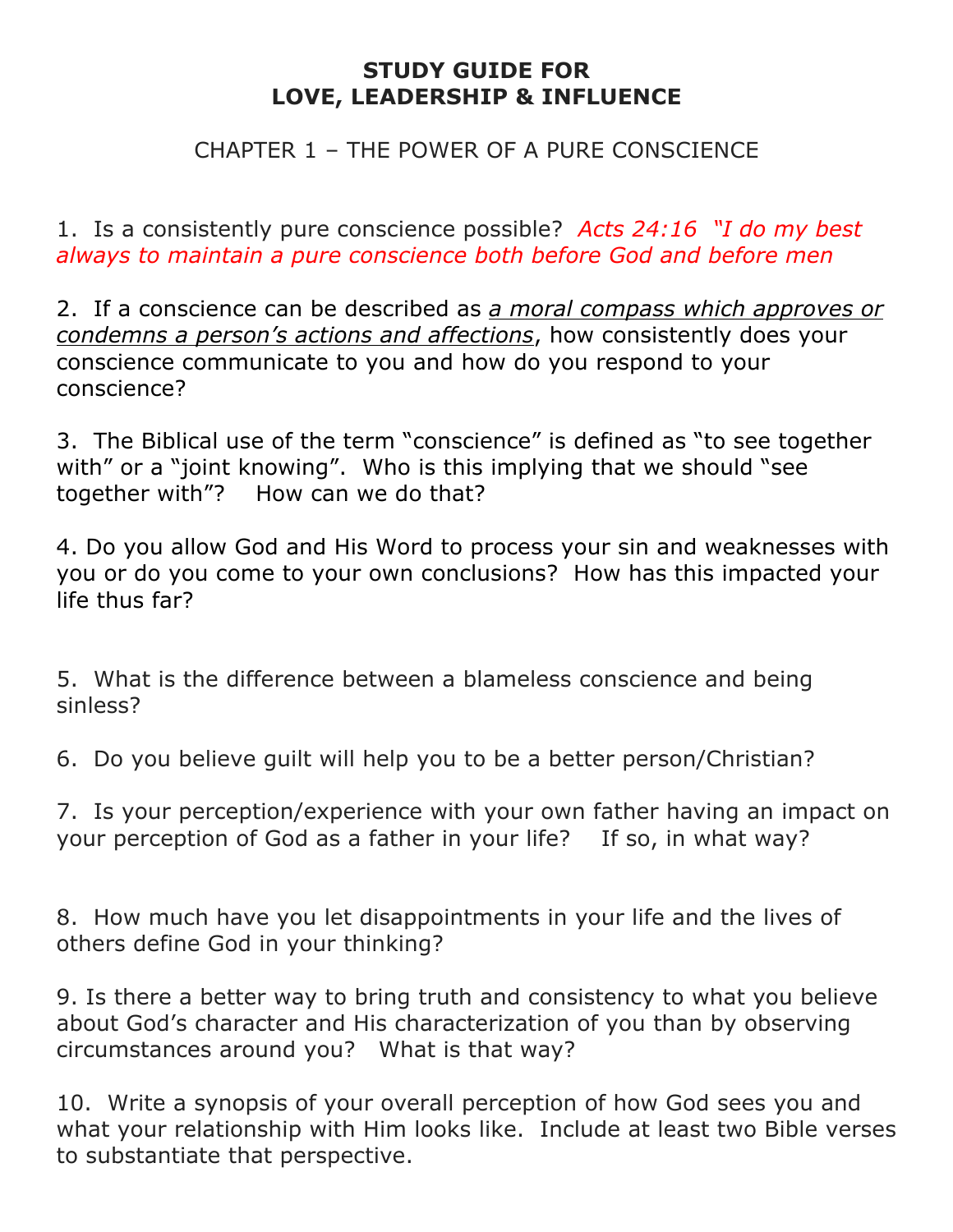11. What is the most effective way to become more like Jesus?

12. How would your day-to-day life changed if you realized/believed/acted like you lived under the smile of your Father always?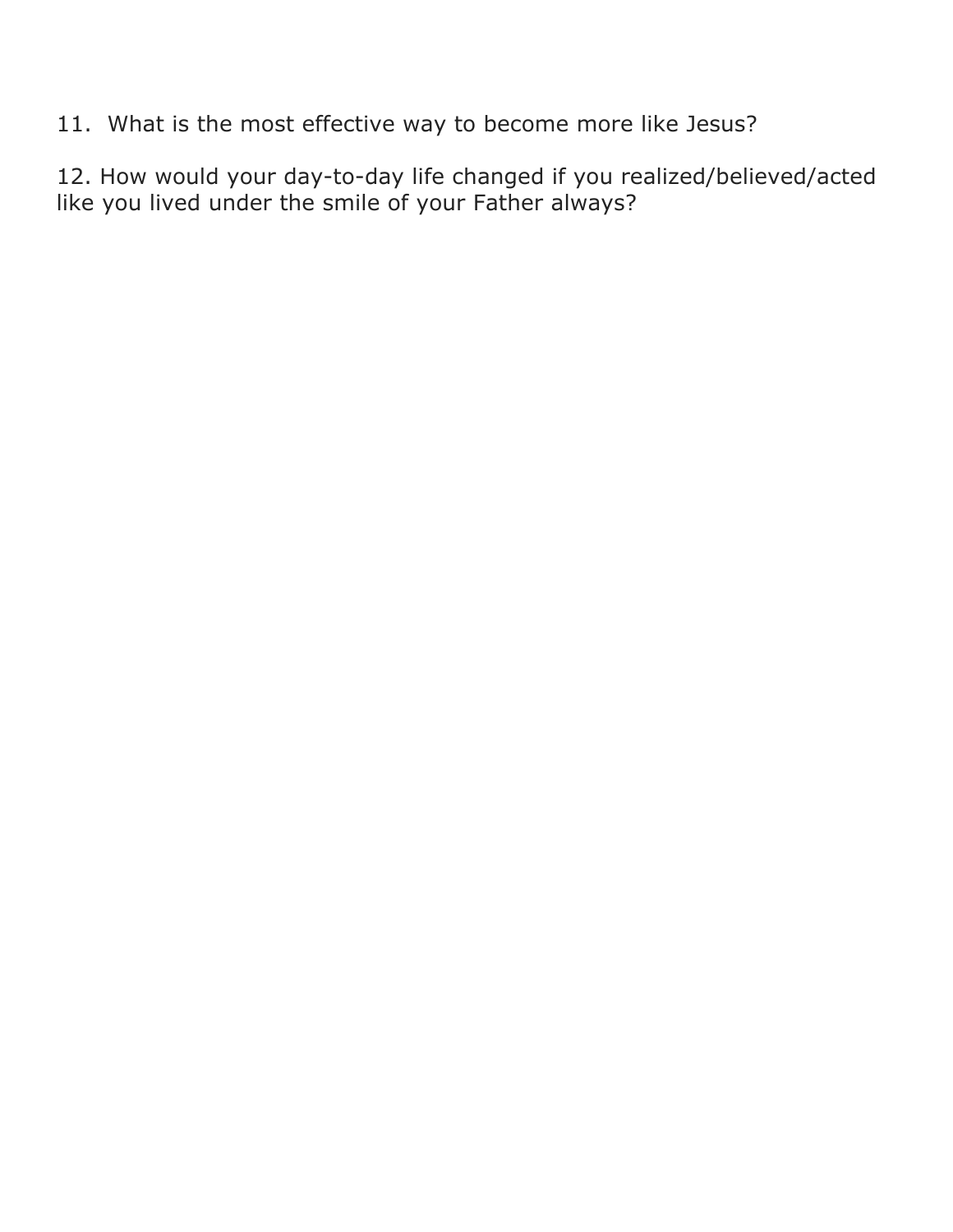CHAPTER 2 – THE POWER OF FAITH

1. What does the Bible cite as the attribute most vital to please God? Write out the verse that communicates that.

2. There is a way that God tells us in II Peter that we can become more like Him – become partakers of His divine nature. What is that way?

3. So, in light of that, how can we approach any situation in our lives – no matter how trying or challenging – and find ourselves internally changing and also seeing answers to our prayers?

4. What does faith look like in your personal life – how is it practically applied to every-day life issues?

5. How can falsely charging or blaming God for tragedy, hurtful situations, personal struggles, inhibit our ability to have faith?

6. Give two Bible verses that communicate that God is not the one responsible for the destructive, negative and ruinous situations that come to us and others?

7. List three characteristics about God's personality, nature and character that we must truly and unwaveringly believe (make in personal in relationship to you, i.e. "*God is always trustworthy in my life*") in order to be able to have a living and life-changing faith.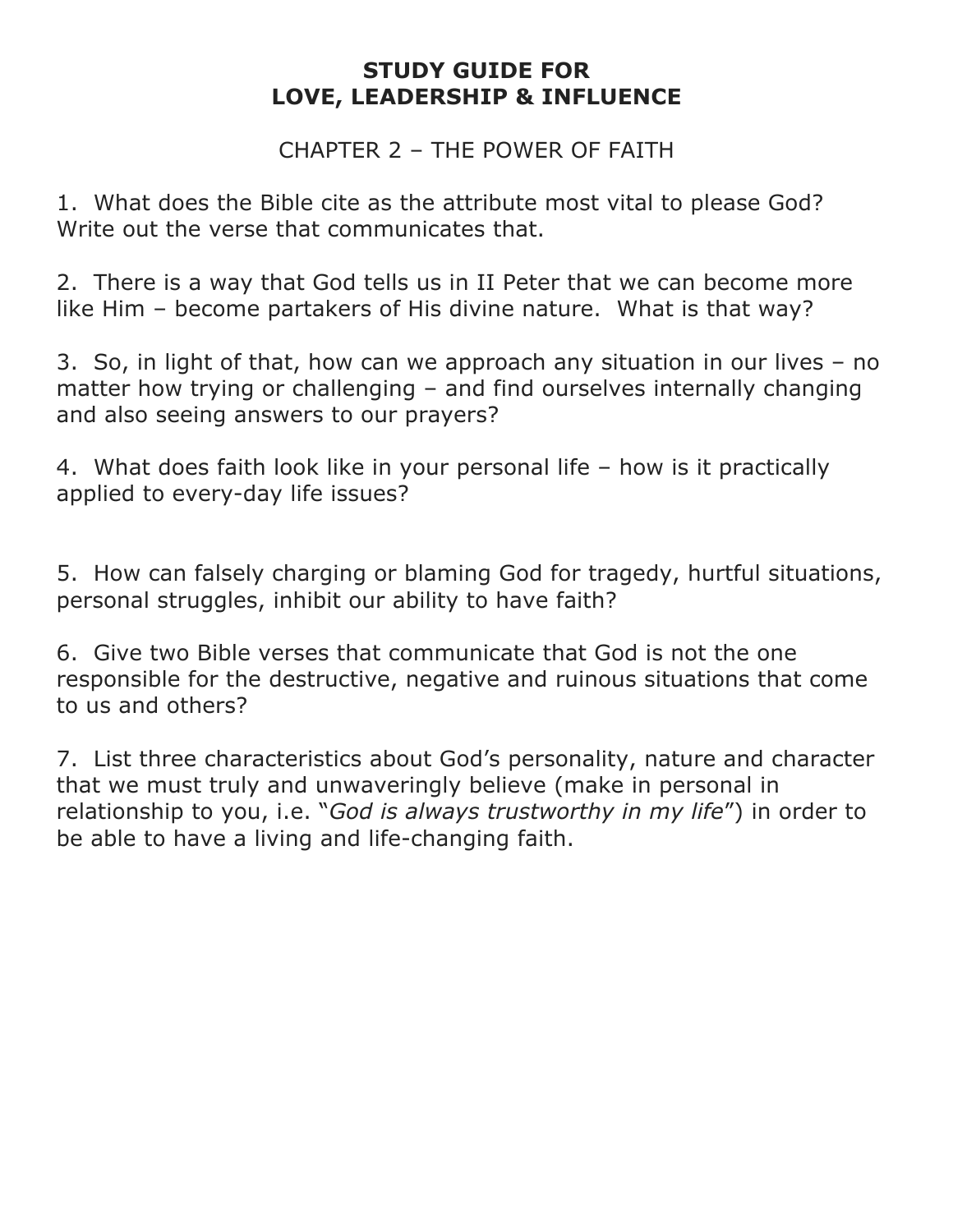CHAPTER 3 – THE POWER OF FORGIVENESS

1. Are we always aware of unforgiveness in our lives?

2. Give 3 or 4 indicators (cat scans/lab reports) that there may be hidden unforgiveness or bitterness in our hearts?

3. Biblically, is forgiveness toward others optional?

4. Give two Biblical references to back up that answer.

5. Is forgiveness always linked to relational restoration? Why or why not?

6. Are there any relationships in your life that have been set aside or where you have put a "you are superfluous to my life" check mark next to their name?

7. Have you walked out a proactive and deliberate process of forgiveness toward people who have offended you and/or hurt you?

8. What is the difference between *appraisal* and *judgment*? What verse clearly refers to appraisal? How do we properly appraise a person's behavior(s)? How do we know when we have crossed over to judgment?

9. Are there any over-arching judgments you have toward a particular group of people (i.e. men, women, church leaders, certain racial or national backgrounds)?

10. How can we change our perspective, while still being discerning?

11. Write down a plan/process whereby you can be proactive and forgive, release and bless those who you are retaining unforgiveness or bitterness toward.

12. Are there any of those persons that you need to make a proactive step to communicate with or reach out to?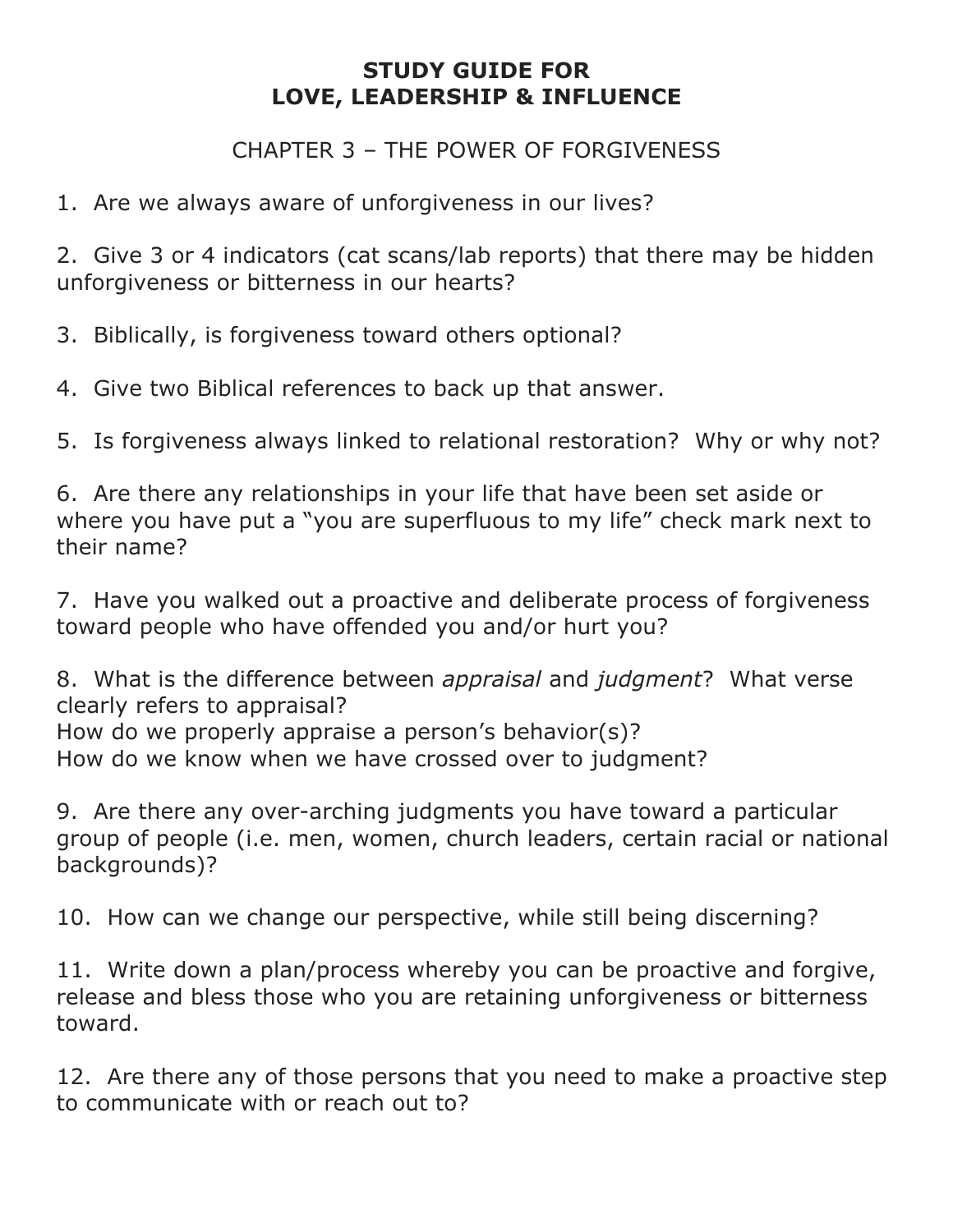#### CHAPTER 4 – THE POWER OF EMBRACING OTHERS

1. Talk about what it looks like to be embracing.

2. Proverbs 19:22 says, "What is desirable in a man is his kindness." How has that played out in your life, i.e. how have you been impacted by someone through their kindness or how have you impacted others through kindness?

3. What can we learn from Paul's comments, in I Thessalonians 2, when he says that he was *"gentle among them, even as a nursing mother who tenderly cares for her own children"?*

4. A favorite verse of mine, Proverbs 3:3 & 4 says, *"Do not let kindness and truth leave you. Bind them around your neck, write them on the tablet of your heart. Then you will find favor and good repute in the sight of God and man."* 

In your own words, how does that play out in your relationships?

5. How do we merge kindness and truth effectively?

6. Must we ignore or turn a blind eye to every inappropriate action or behavior on the part of others if we are to walk in kindness? If not, what is our response to be in those situations?

(This is a difficult question, because every situation is different and we do not have a mandate to correct everyone around us and every behavior we deem as inappropriate).

So, perhaps try to think of a situation where we are demonstrating "kindness and truth" in a way that speaks out.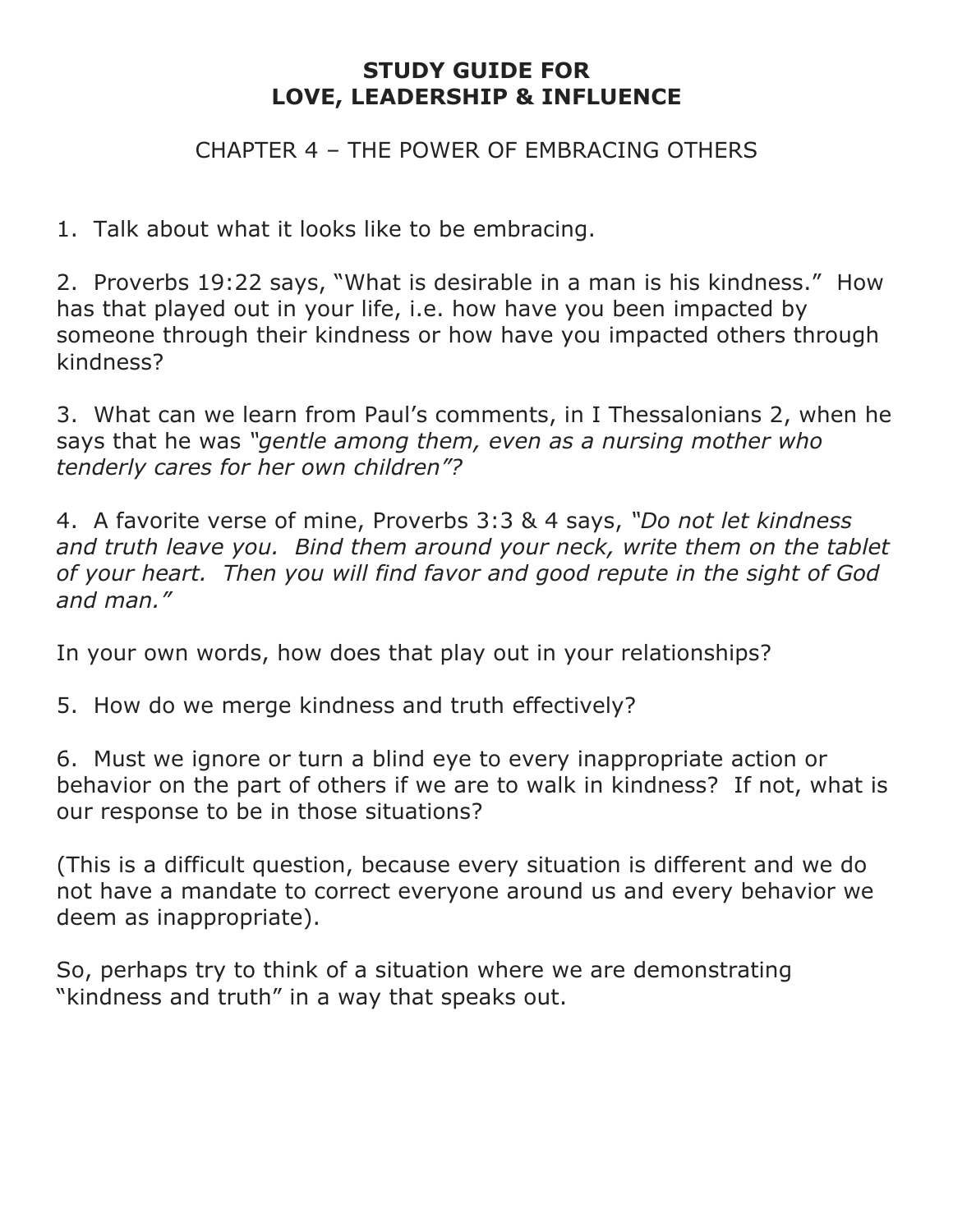#### CHAPTER 5 – THE POWER OF ENCOURAGEMENT

1. I Thessalonians 5:11 *"Encourage one another and build each other up…"* 

1. How does encouragement bring courage to others in practical ways? (Affirmation overcomes hesitation)

2. What choices have you made that were aided by the encouragement of another?

3. Which forms of encouragement are you most built up by?

\*Affection \*Personal attention (including someone listening well to you) \*Personal acts of service on your behalf \*Gifts \*Words of sincere affirmation \*Others

4. Which forms of encouragement do you most often employ in your relationships?

5. In what ways or areas do you think you could better endeavor to be an encourager?

6. Is there someone in your life that you would like to be purposely encouraging to at this point in time?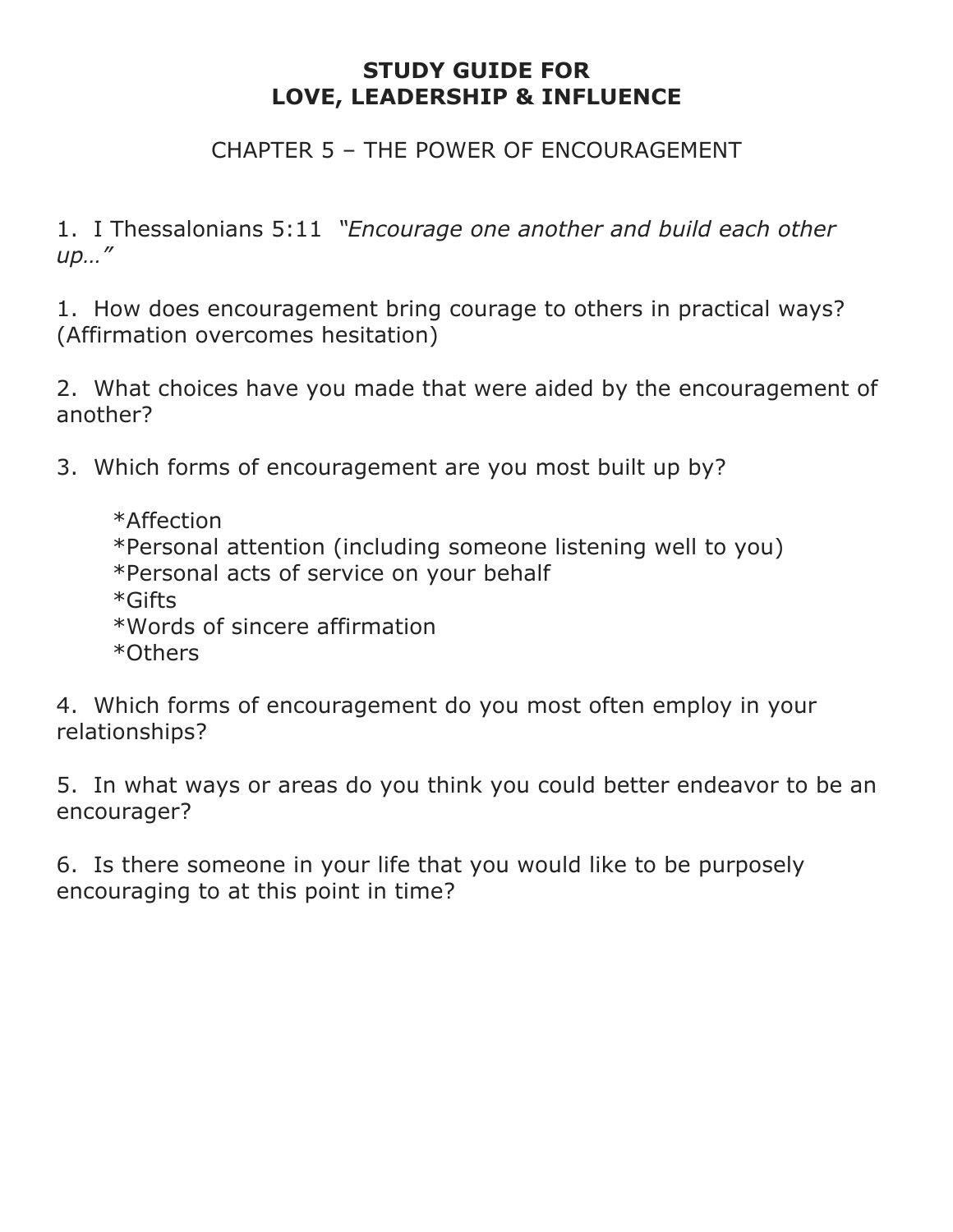CHAPTER 6 – THE POWER OF LOYALTY

1. Because loyalty is often demonstrated in situations of conflict and in trying times, how can we chose loyalty instead of perhaps being influenced to participate in the offense or gossip of others?

2. Describe how David's loyalty to Saul can be emulated in our attitudes toward others (friends, leaders, co-workers, bosses, family, etc.).

3. Proverbs 20:6 "*Many a man proclaims his own loyalty, but who can find a trustworthy man?"*

What does being a trustworthy person look like in your life toward others?

4. In what ways would you like to see people demonstrate trustworthiness to you?

5. Does loyalty require that we reinstate a relationship back to a former status or place? Why or why not?

6. In what type of situations would loyalty allow distance or lack of personal relationship to be the proper choice?

7. Can we still be loyal in relationships where people disagree with us politically, theologically, or where they have perhaps made moral choices we disagree with?

8. How does that play out?

9. How can gossip be disguised as concern?

10. How can we redirect gossip and bring redemptive appraisal to bear in conversations?

11. In what ways can we personally learn and practice the art of loyalty more effectively?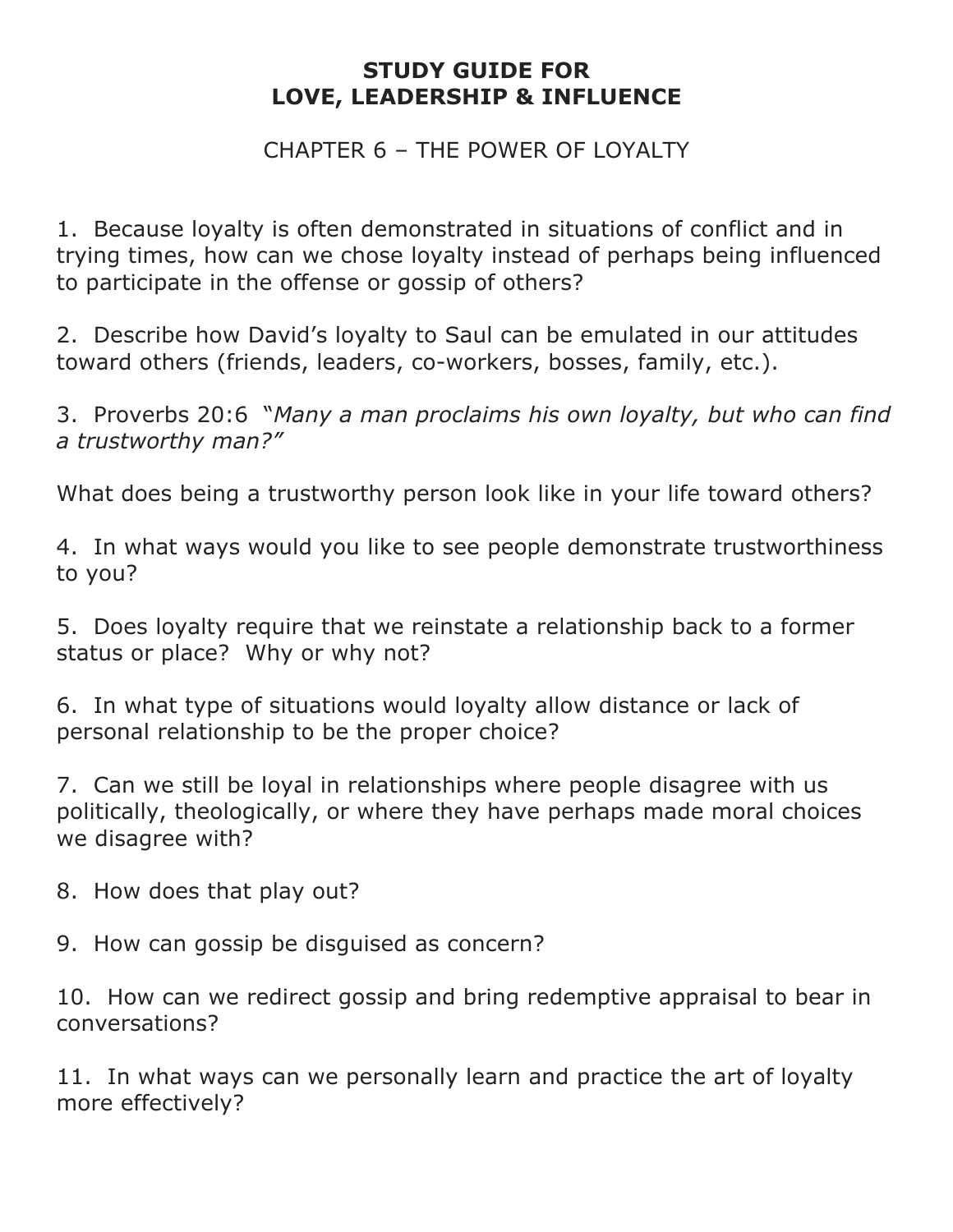#### CHAPTER 7 – THE POWER OF UNITY

1. Philippians 2:2 *"Make my joy complete by being of the same mind, maintaining the same love, united in spirit, intent on one purpose".*

Is this legitimately attainable within a church body?

2. Is it something that just happens without intervention, leadership, vision, and perseverance?

3. Is it appropriate for a pastor, small group leader, etc. to call people up to this standard and to appropriately challenge those who resist such an effort via gossip, dissention, complaining, quarreling, and other disruptive actions?

4. How can you be a participant in this type of objection or goal and even help to create this DNA within your church?

5. How does unity, as described in Philippians 2:2, create a refuge for people who are hurting and who have been treated harshly in other environments?

6. How can your small group, as a team, help create this dynamic?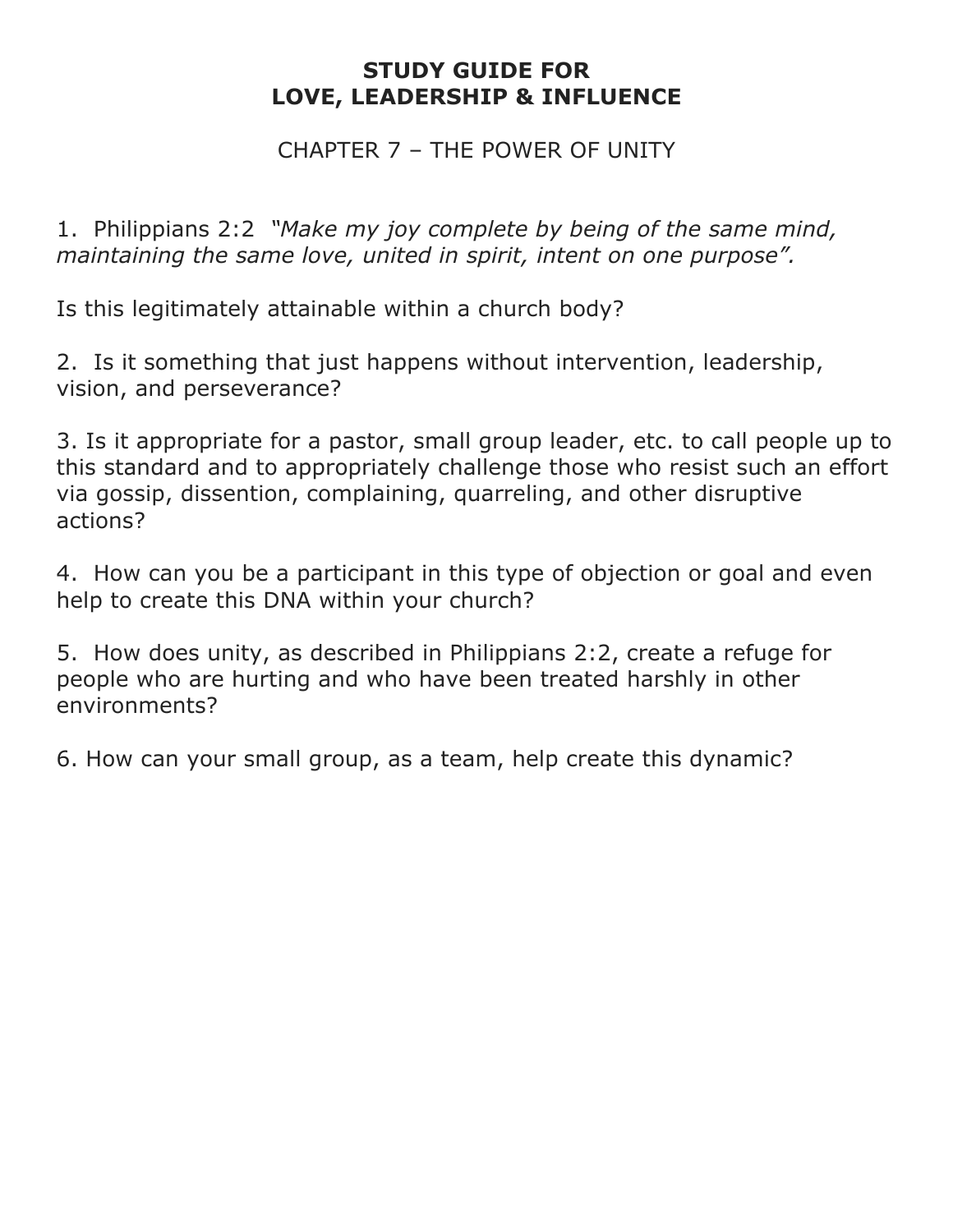#### CHAPTER 8 – THE POWER OF PURSUIT

1. Psalm 23:6 *"Surely His goodness and steadfast love will pursue me relentlessly all the days of my life."*

Relentlessly – determined, unflinching, unyielding.

Does God ask us to pursue relationships in a similar fashion?

2. If you are aware of a schism that should be addressed between you and another individual, should you take personal responsibility for bringing a resolution if possible? i.e. even if a long-term relationship is unlikely or impossible, are there people in your life that you could or should pursue for the purpose of making sure there is peace and forgiveness between you?

3. Similar question but worded another way: Are there people who have offended you who are now on your "superfluous list" that need to be pursued in a more obvious way?

4. Should friendships be discovered purely through a "let's see what happens" or "I'll let them reach out to me" attitude?

5. How can we be more purposeful in pursuing relationships?

6. Are you reluctant to pursue relationships because of personal insecurity?

7. How can God's Word help you to become more fearless in these endeavors?

9. Should you pursue people who **you** have been harsh or unkind to? Why?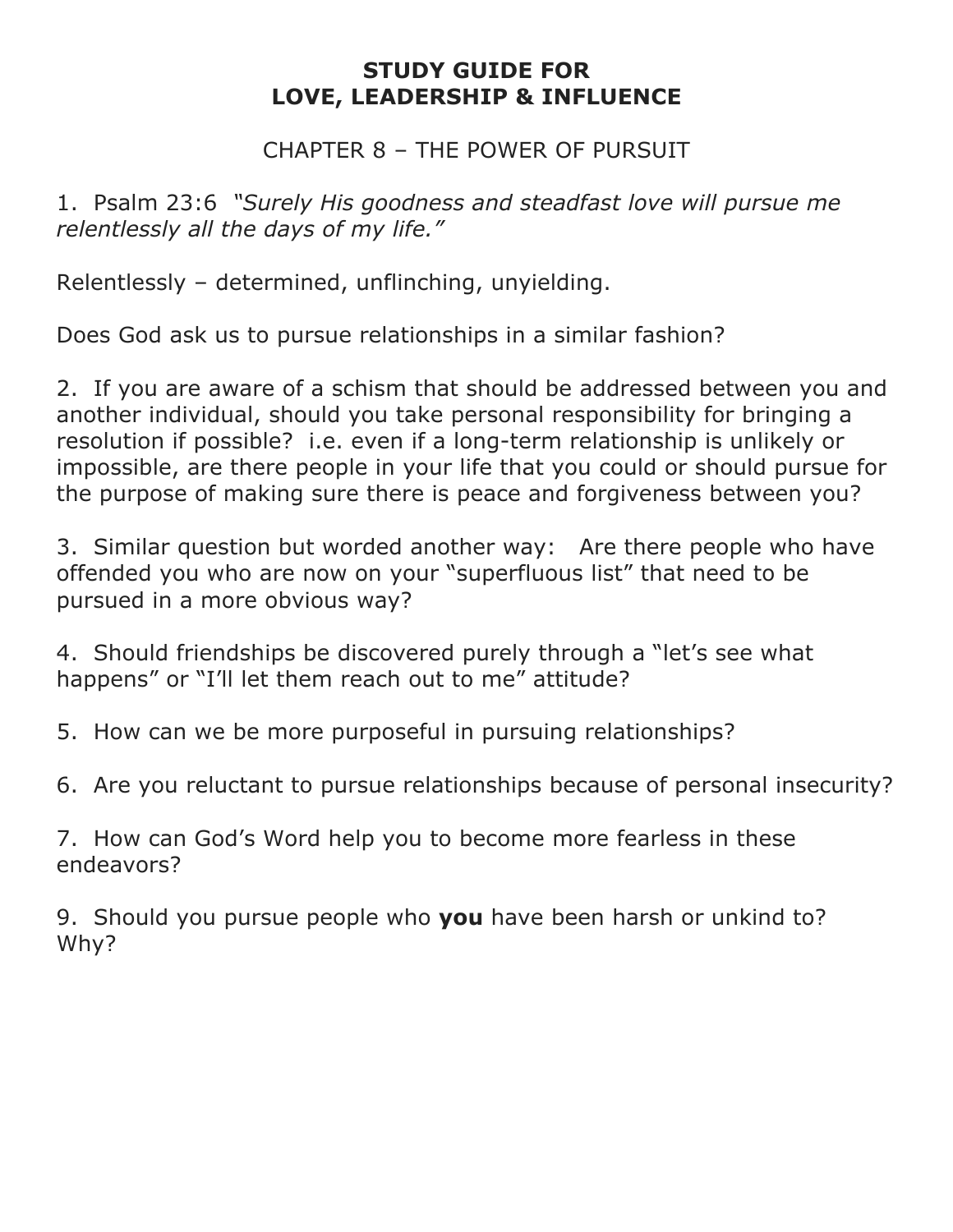CHAPTER 9 - THE POWER OF VULNERABILITY

1. Does vulnerability mean you tell people all your shortcomings and sins and weaknesses?

2. Describe what genuine vulnerability looks like? (page 95 if you need help)

3. Do you feel the requirement to be perfect and without frailties as a Christian or as a leader?

4. What does Paul say, in II Corinthians 12:9 about being weak?

5. What is an appropriate way to be vulnerable while using discretion?

6. What are some ways that we can help one another with our weaknesses and struggles when we are willing to be vulnerable?

7. Is there a possibility that vulnerability can open a door for criticism?

8. If done appropriately, is it worth it to risk that possibility?

9. How is being secretive or closed off to people unhealthy?

10. How can we know the right people to be open with about our deepest struggles?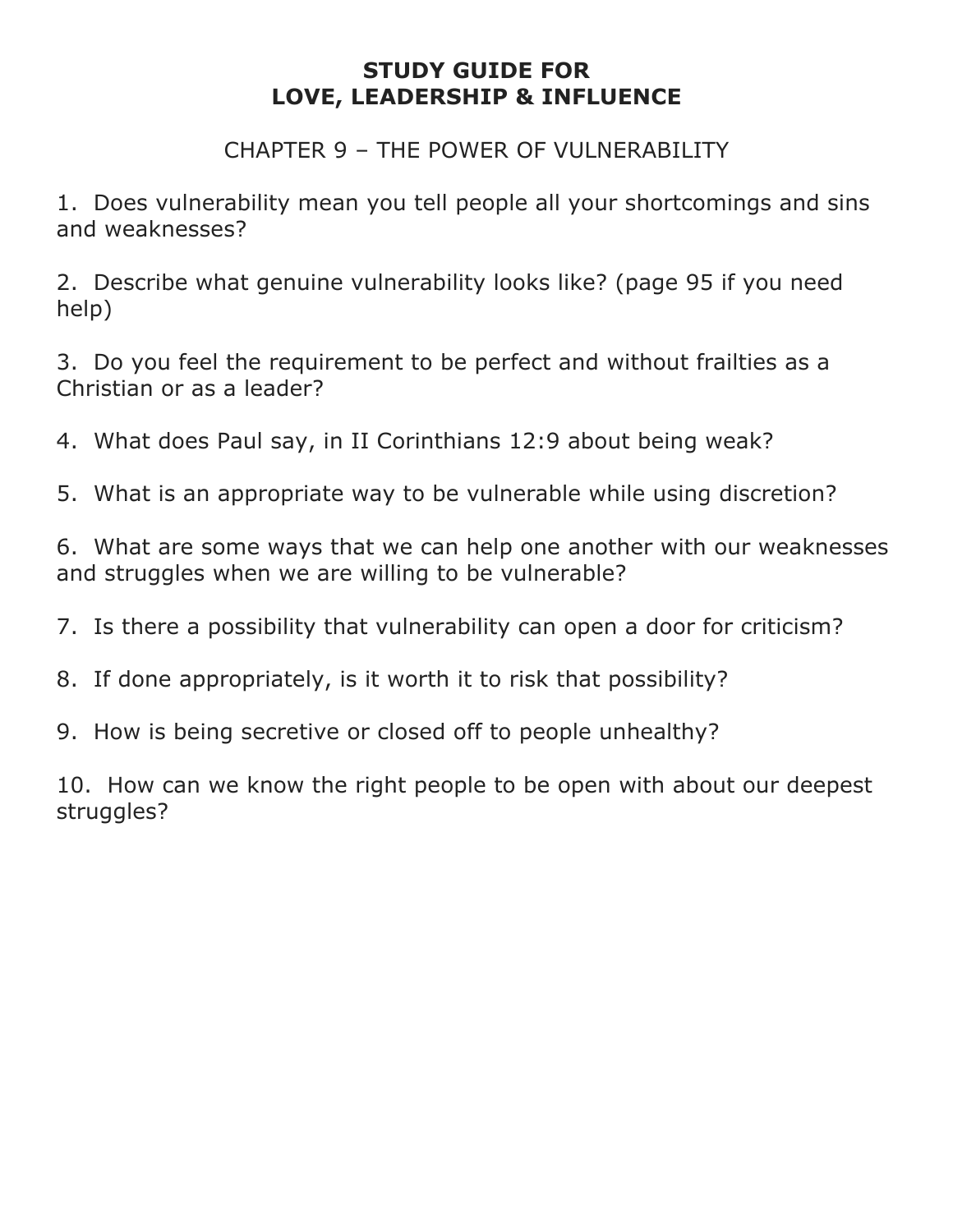CHAPTER 10 – THE POWER OF FRIENDSHIP

1. Proverbs 17:17 says, "*A friend loves at all times."*

Do you feel as though you have genuine friends?

2. How has that enriched your life?

3. Because God repeatedly refers to us as His friends, what does that say to you about the importance of friendship?

4. Have you set up inappropriate boundaries in your mind or heart in regard to those who feel you cannot or should not consider your friends? (not referring to those who are abusive, dangerous, destructive, etc.)

5. Does friendship require lengthy amounts of time together or regular phone or in person visits?

6. What is the heart of friendship? What does friendship mean to you?

7. Can we be true and close friends with our grown children?

8. What perspective might we need to adjust in order to be close and valuable friends to our grown children?

9. What characteristics or attributes might we need to evaluable or consider in our lives that would make us better, more loyal, more embracing friends?

10. Romans 12:9 & 10 *"Love from the center of who you are. Don't fake it…Be good friends who love deeply."* 

Are you loving from the center of who you are without faking it or have you put walls up based on fear, insecurity, unforgiveness, etc?

How can you begin to move closer to the place of loving from the center of who you are?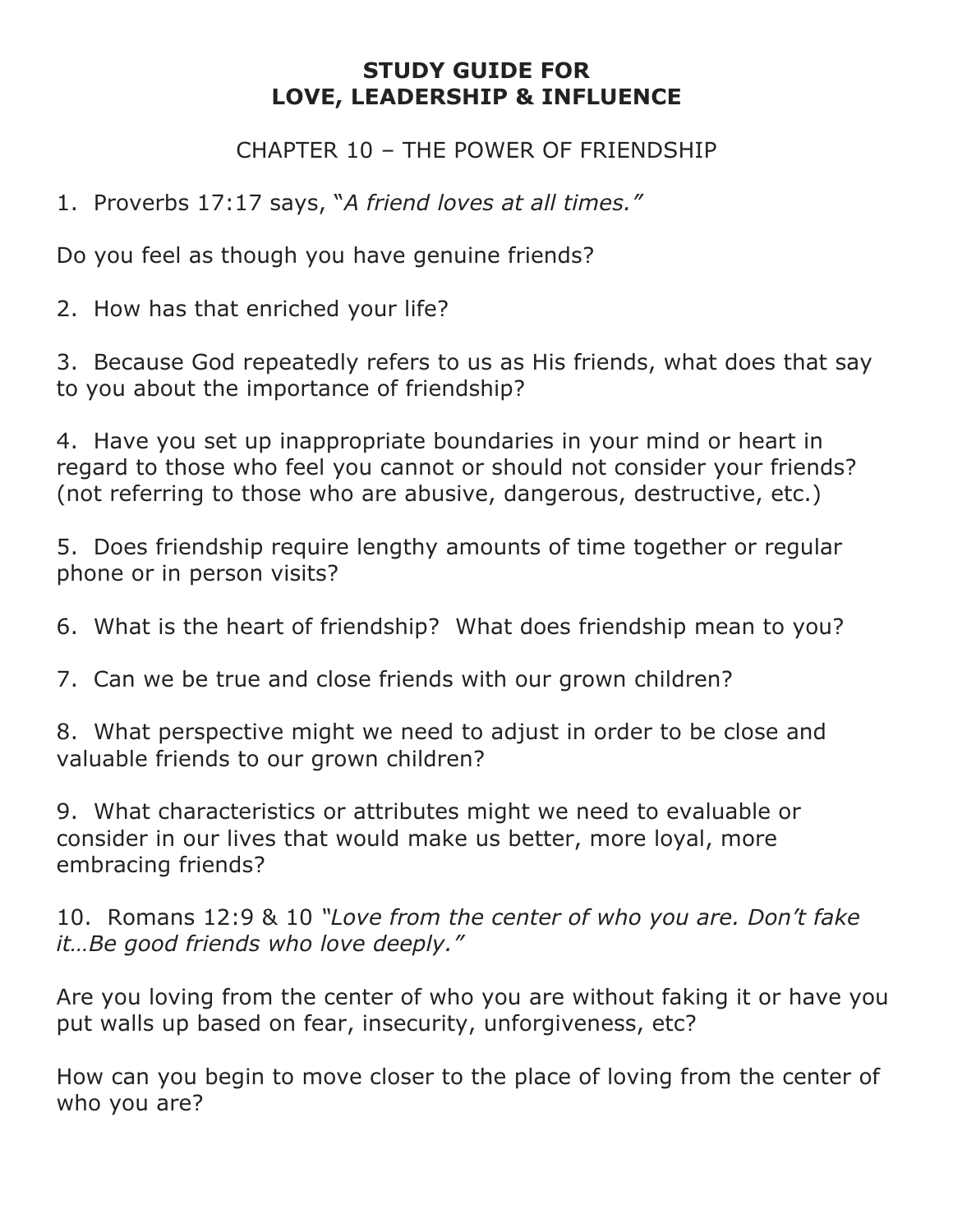CHAPTER 11 – THE POWER OF A TEAM

1. Why is it important to have a cohesive team alongside you in any worthwhile endeavor you are tasked with?

2. Are good, cohesive teams just a lucky coincidence or are they a result of training, pursuit, perseverance, and an unwavering practice of forgiveness and love? Explain.

3. If you are leading a team, how can you lead in such a way as to create unity, same love, same purpose/vision? (practical ways)

4. If you are a part of a team someone else is leading, how can you be a vital, fruitful, devoted member of that team? (practical ways)

5. I used the acronym T.R.E.E.S. – taken from Isaiah 61:4 – to describe qualities that should be present in any member of a team, including the leader. In keeping with that:

- A. What does it look like to be *teachable*?
- B. What does it look like to be restored or to be willing to be restored?
- C. What does it look like to be established?
- D. What does it look like to be equipped?
- E. What does it look like to have a willingness to serve?

6. Are you willing to adopt these attitudes in order to be an instrumental part of a team?

7. If you are a leader or a member of a team, how can you stay on the same page with your husband (and family as well) about the responsibilities, vision, etc. involved in your role as leader or member of a particular ministry or team?

8. Are you willing to promptly deal with any offense or schism within your team (between you and another member) in order to stay in sync and